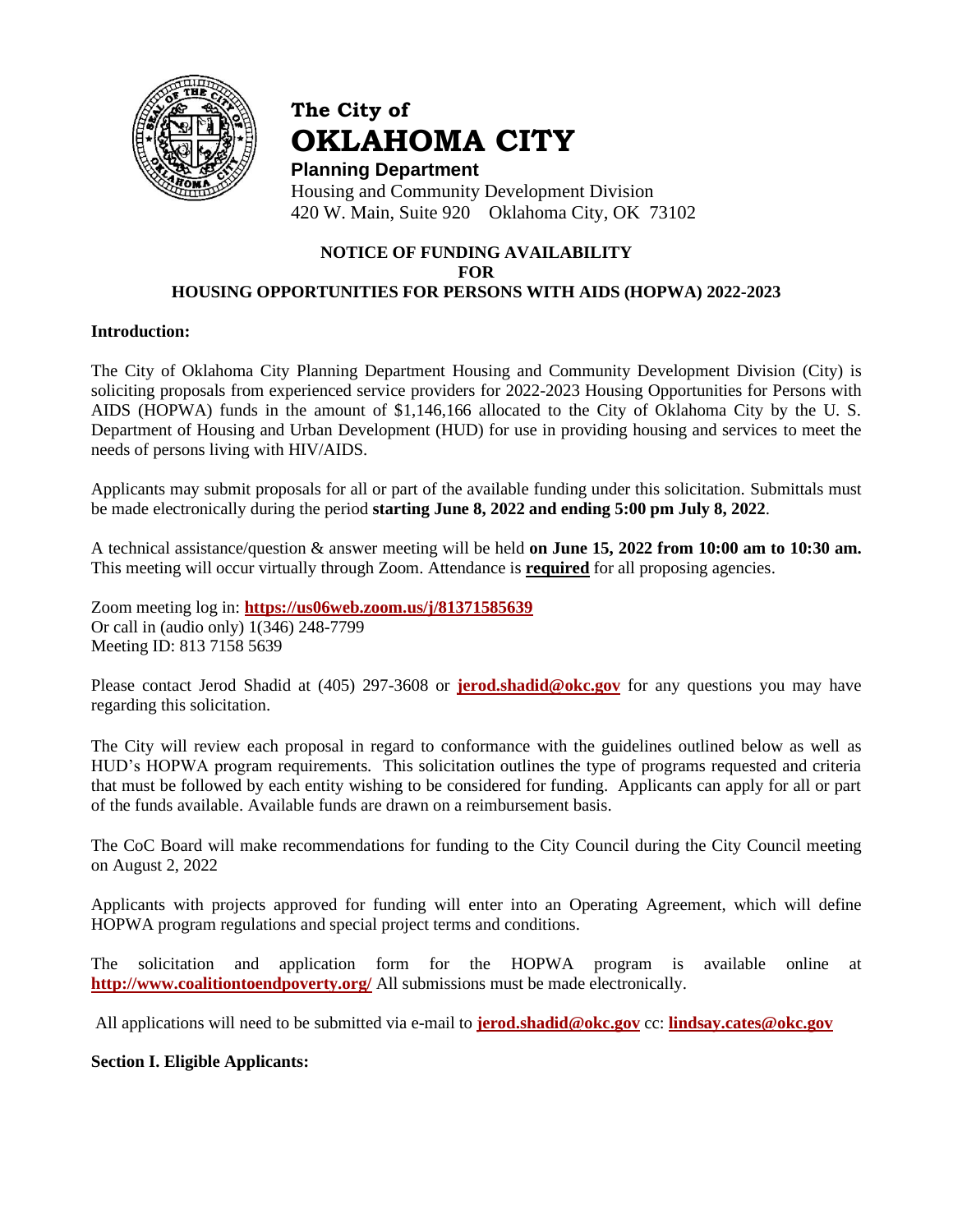Applicants must be private nonprofit (registered 501c3) organizations and must demonstrate sufficient experience for the proposed activity or project and must have current capacity to administer and carry out this project.

#### **Section II. Program Goals:**

- Establish or better maintain a stable living environment.
- Reduce the risk of homelessness.
- Provide for an individualized comprehensive housing and services plan, including case management and improved access to and usage of HIV/AIDS treatment and other health care.
- Encourage the self-sufficiency and stability of participants by securing eligible mainstream resources and other services that bolster independence as well as employment for participants when feasible. (Mainstream programs may include Food Stamps, Ryan White Services, SSI, WIA and similar Federal and State programs).
- Coordinate with other public / private agencies serving persons with HIV/AIDS.
- Provide confidentiality for program participants.

The funds must be used within the Oklahoma City Eligible Metropolitan Statistical Area (EMSA), a seven county area of central Oklahoma (Canadian, Cleveland, Grady, Logan, Lincoln, McClain, and Oklahoma counties). Any program funded in whole or in part with HOPWA entitlement funds must serve eligible persons living anywhere within the EMSA, including those not within the jurisdiction of the City. Residents of the proposed housing must be individuals or families whose incomes meet federal and local guidelines.

#### **Section III. Eligible Activities:**

Applications can include one or more of the eligible HOPWA activities:

- Housing information services including, but not limited to, counseling, information, and referral services to assist an eligible person to locate, acquire, finance and maintain housing. This may also include fair housing counseling;
- Acquisition, rehabilitation, conversion, lease, and repair of facilities to provide safe and decent housing;
- New construction:
- Project or tenant-based rental assistance, including shared housing arrangements;
- Short-term rent, mortgage, and utility payments to prevent homelessness;
- Supportive services, including health (eligible persons only), mental health services, assessment, permanent housing placement, drug and alcohol abuse treatment and counseling, customized employment services, day care, personal assistance, nutritional services, intensive care when required, and assistance gaining access to local State, and Federal government benefits and services;

Applicant administrative expenses cannot exceed a maximum of 7% of the grant request—the City retains 3% of the grant.

#### **Section IV. Available Funding:**

\$1,181,614 - \$35,448 (City Admin.) \$1,146,166 (7% Program Admin. is available for any program funded)

#### **Section V. Proposal Submission:**